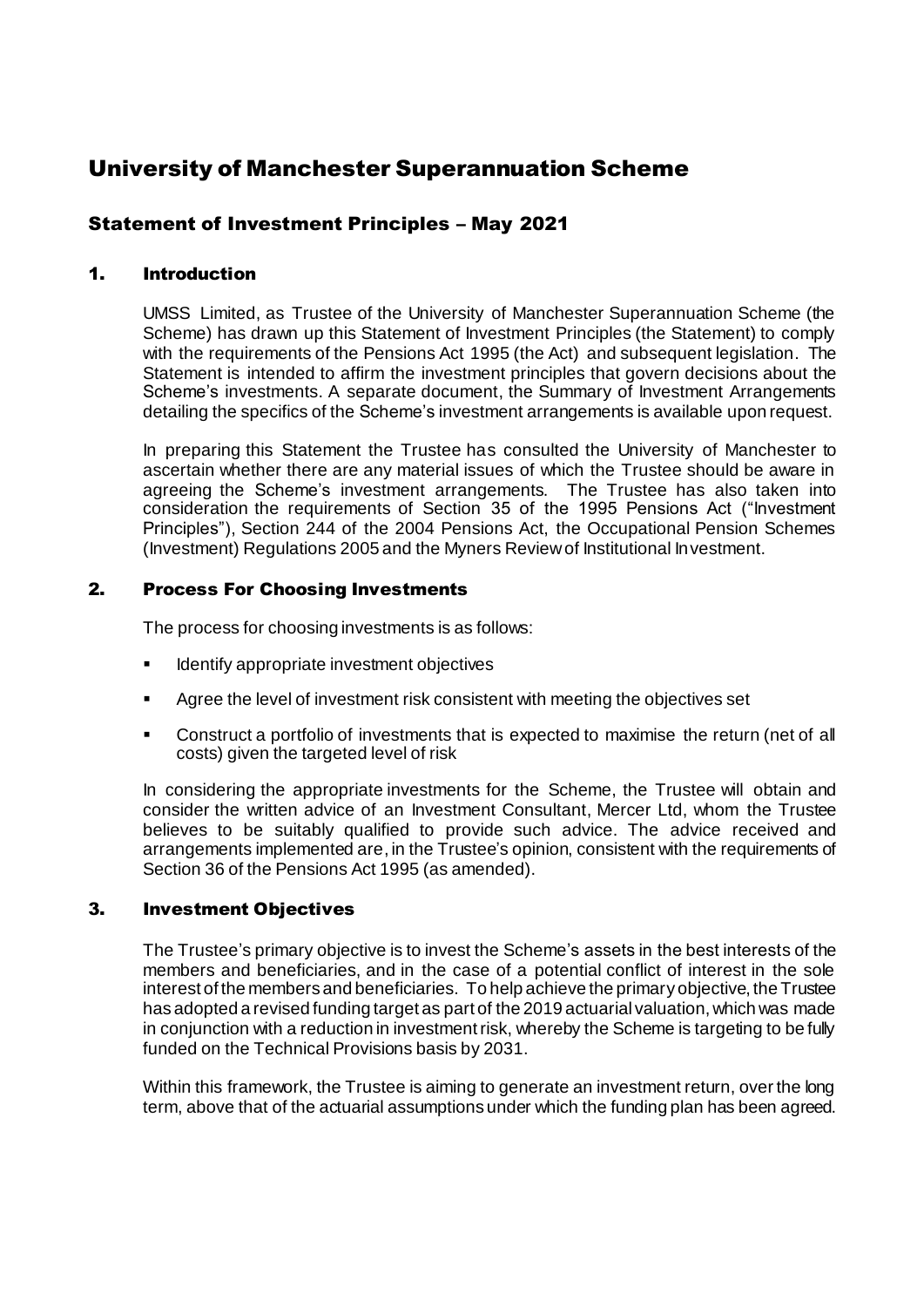The objectives set out above and the risks and other factors referenced in this Statement are those the Trustee determines to be financially material considerations in relation to the Scheme.

# 4. Risk Management and Measurement

There are various investment risks to which any pension scheme is exposed, which the Trustee believes may be financially material to the Scheme. In addition to investment risks, the Scheme is also exposed to other risks, such as membership demographics, which the Trustee considers separately and are covered under the Trustee's Risk Register. The Trustee's policy on risk management over the Scheme's anticipated lifetime is as follows:

- The primary risk upon which the Trustee focuses is that arising through a mismatch between the Scheme's assets and its liabilities. The Trustee manages this risk by allocating a portion of the Scheme's assets to assets that possess similar characteristics to the Scheme's liabilities, referred to as Matching Assets. The current target allocation to Matching Assets is 65% (Section 6 provides additional information on the Matching Assets portfolio). The target "hedge ratio" for the Matching Assets is 80% of the Scheme's Technical Provisions liabilities in relation to changes in interest rates and inflation.
- The Trustee recognises that whilst taking additional risk can increase potential returns over the longer term, it also increases the risk of a shortfall in returns relative to that required to cover the Scheme's accruing liabilities as well as producing more short-term volatility in the Scheme's funding position and contribution requirements from the University.
- The Trustee recognises the risks that may arise from the lack of diversification of investments. Subject to managing the risk from a mismatch of assets and liabilities, the Trustee aims to ensure the asset allocation policy in place results in an adequately diversified portfolio. Due to the nature of the Scheme's investments, exposure to each asset class is obtained via pooled vehicles.
- The documents governing the manager appointments include guidelines which, among other things, are designed to ensure that only suitable investments are held by the Scheme.
- Arrangements are in place to monitor the Scheme's investments to help the Trustee check that nothing has occurred that would bring into question the continuing suitability of the current investments. To facilitate this, the Trustee receives regular reports from all the Investment Managers and the Investment Consultant – Mercer Ltd. These reports include an analysis of the overall level of risk and return, along with their component parts, to ensure the risks taken and returns achieved are consistent with those expected.
- The safe custody of the Scheme's assets is delegated to professional custodians (via the use of pooled vehicles).
- The Trustee recognises the risk of holding assets denominated in foreign currencies relative to sterling based liabilities and a portion of this exposure is hedged to sterling.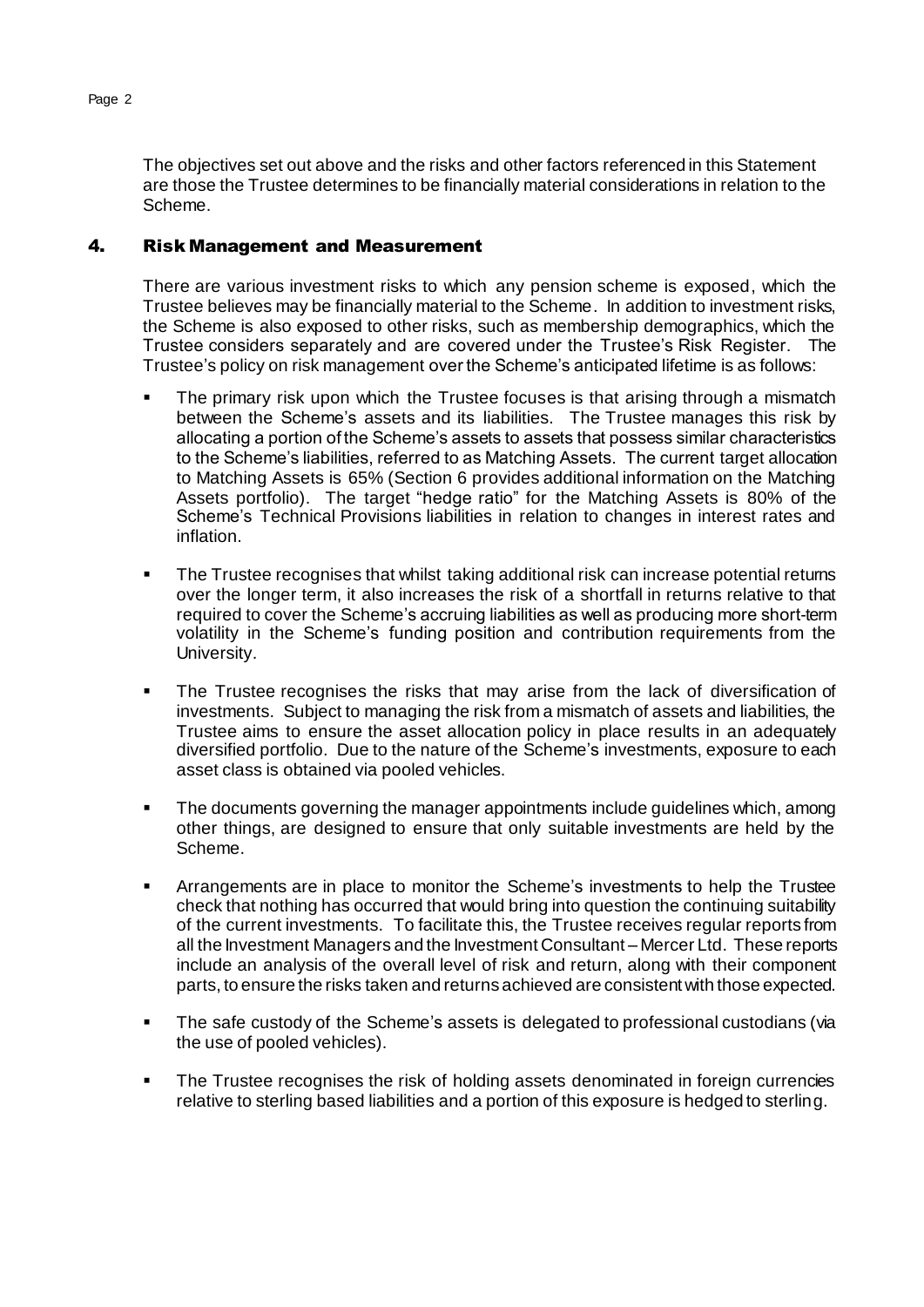- The Trustee recognises that environmental, social and corporate governance concerns, including climate change, may have a material impact on risk and return. Section 11 sets out how these risks are managed.
- The Trustee recognises liquidity risk in relation to the need to meet benefits as and when they fall due, as well as in relation to meeting commitments made to investments that are drawn down over time. The Trustee manages this risk by monitoring liquidity on at least a quarterly basis to ensure sufficient readily realisable assets, including cash, are held.
- The Trustee recognises the risk that the University continues to have the ability and willingness to support the continuation of the Scheme and to make good any current or future deficit. The Trustee regularly reviews the position of the University, through dialogue with the University and assessment of other factors, including the size of its overall liabilities.

Should there be a material change in the Scheme's or the University's circumstances, the Trustee will review whether and to what extent the investment arrangements should be altered; in particular whether the current risk profile remains appropriate.

# 5. Portfolio Construction

The Trustee has adopted the following control framework in structuring the Scheme's investments:

- Assets are diversified across the available asset classes, including, but not limited to equities, property, bonds, higher yielding assets and cash.
- There is a role for both active and passive management.
- A number of managers have been appointed to help diversify manager specific risk.
- At the total fund level and within individual manager appointments investments should be broadly diversified to ensure there is not a concentration of investment with any one issuer. This restriction does not apply to investments in UK Government debt.
- Investment may be made in securities that are not traded on regulated markets, via appropriately authorised and experienced investment managers. Such investments are commonplace amongst pension schemes at they can deliver attractive risk adjusted returns for long term investors. The Trustee considers that one of the key risks associated with investing in securities that are not traded on regulated markets is that of liquidity and the Trustee monitors this risk on an ongoing basis. Recognising the risks (including liquidity) the Trustee will ensure that the assets of the Scheme are predominantly invested on regulated markets. In addition, investments made in securities that are not traded on regulated markets are diversified across assets types, geography and investment managers.
- No investment is permitted in securities issued by the University of Manchester, any of its affiliated companies or any participating employer (other than any such securities held within a pooled fund in which the Trustee invests).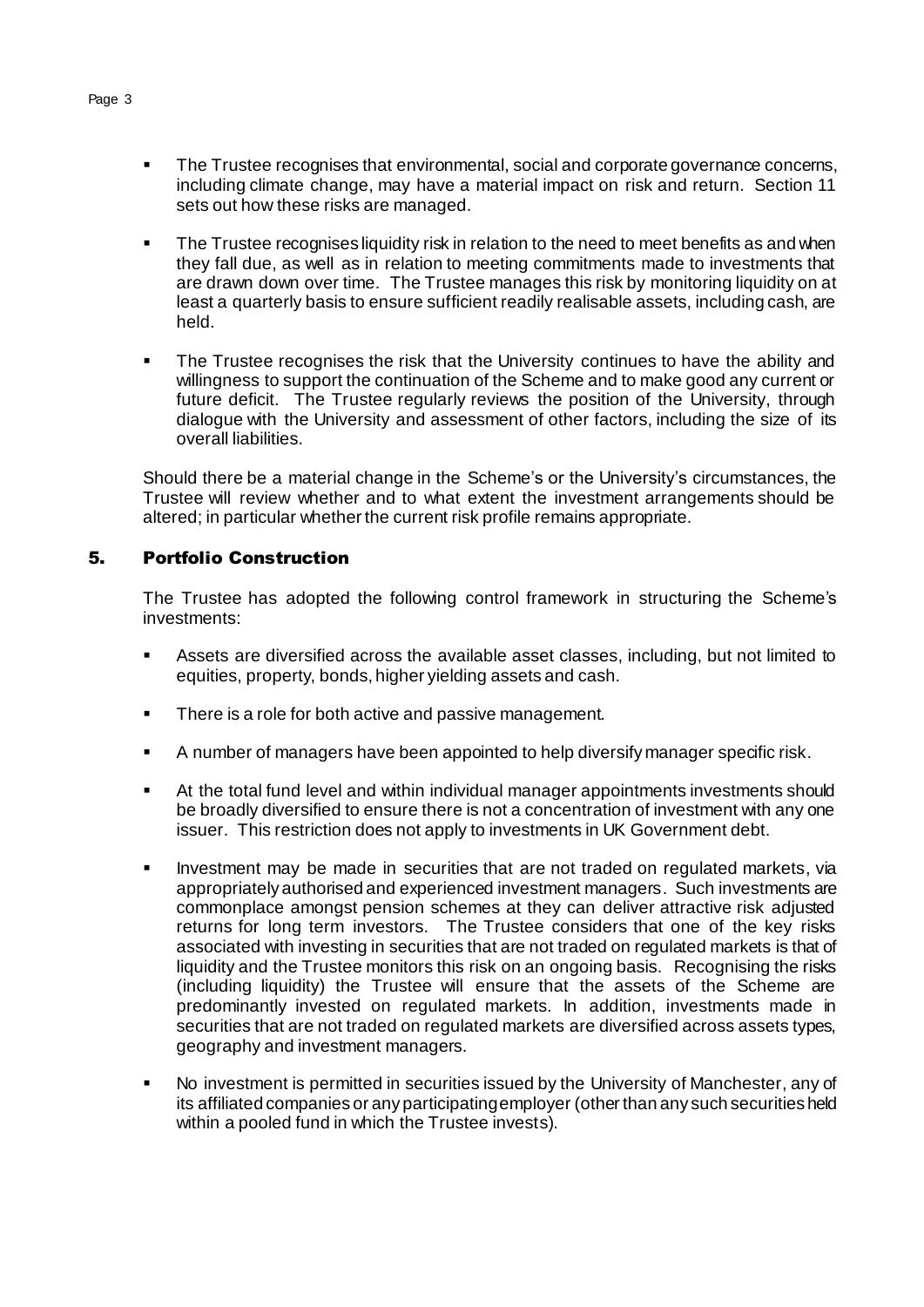- No investment by an appointed Investment Manager in the securities issued by the relevant manager's company or any affiliated companies (other than any such securities held within a pooled fund in which the Trustee invests).
- Borrowing is not permitted except as to cover short term liquidity requirements.
- Derivatives may be used to match liability or cash flow characteristics more closely. They can also, through the use of leverage, provide increased exposure to interest and inflation rates to reduce the proportion of the Scheme's assets that need to be held in the matching asset portfolio to achieve a given level of matching. The use of derivatives is only to contribute to a reduction in risks, or to facilitate efficient portfolio management.

### 6. Investment Strategy

Given the investment objectives, the Trustee has agreed to implement an investment strategy that allocates around **10%** to **Equities**, **25%** to **Growth Fixed Income Assets** and **65%** to **Matching Assets** as detailed in the table below.

| <b>Asset Class</b>                | Target Allocation*<br>$\%$ | Normal Ranges<br>$\%$ |
|-----------------------------------|----------------------------|-----------------------|
| <b>Equities</b>                   | 10                         | $5 - 15$              |
| <b>Growth Fixed Income Assets</b> | 25                         | $20 - 30$             |
| <b>Matching Assets</b>            | 65                         | $60 - 70$             |
| Total                             | 100                        |                       |

\* Due to the illiquid nature of some of the Scheme's investments, full implementation of the target allocations is expected to take several years to be completed. In particular, the Scheme will continue to have exposure to Real Estate Debt and other Private Credit until the respective funds wind down. During the intervening period, the Scheme will be overweight to Growth Fixed Income Assets and underweight to Matching Assets.

**Equities** (or growth assets) are assets that generate expected returns above risk free rates through holding shares in listed and unlisted companies.These include public and private equities, and infrastructure.

**Growth Fixed Income Assets** (or cashflow generative assets) are those that typically generate cashflows, some of which are inflation-linked, similar to the Scheme's liabilities, but also offer a yield above gilts. These include high yield bonds, emerging market debt, private debt, loans, and secured income property. The Scheme accesses a range of these underlying asset classes through its Multi-Asset Credit allocation.

**Matching Assets** (or defensive assets) are those that share some characteristics with the Scheme's liabilities. These include liability driven investments (LDI), corporate bonds and cash.

The Trustee believes that the investment risks arising from the investment strategy are consistent with the overall level of risk being targeted.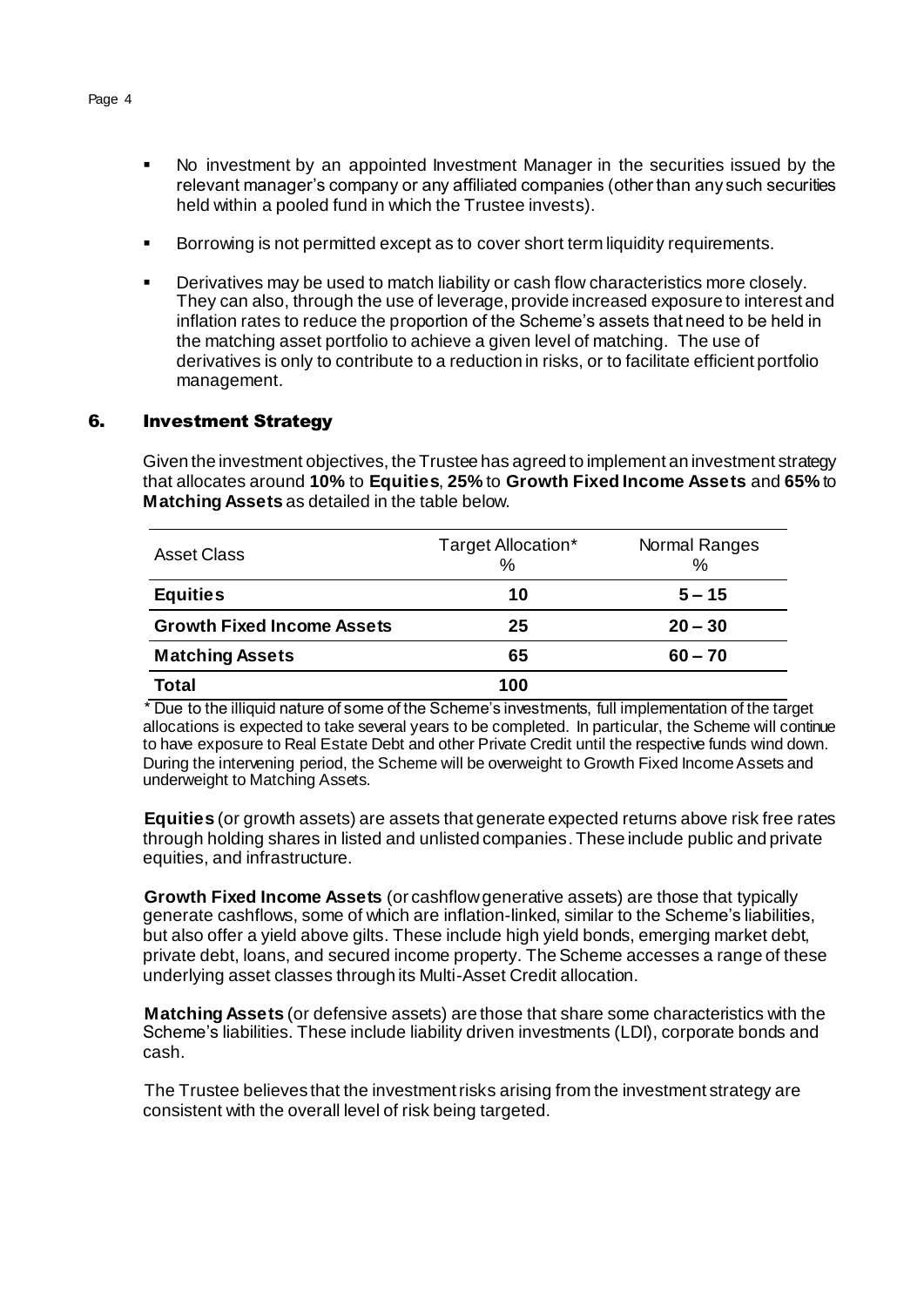The Investment Committee will keep the Scheme's overall asset allocation under review and has delegated authority from the main Trustee board to implement the agreed strategy and instruct the Investment Managers to implement any changes to the asset mix, within the normal ranges set out above, that it deems appropriate.

### 7. Day–to-Day Management of the Assets

The Trustee delegates the day to day management for the majority of the Scheme's assets to Legal & General Investment Management Limited (LGIM), who invest the assets in pooled funds. A number of other managers have been appointed in respect of the **Equity Assets and Growth-Fixed Income Assets** held. The Trustee has taken steps to satisfy itself that the managers have the appropriate knowledge and experience for managing the Scheme's investments and that they are carrying out their work competently. The Trustee has determined, based on expert advice, a benchmark mix of asset types and ranges within which each appointed Investment Manager may operate.

The Trustee regularly reviews the continuing suitability of the Scheme's investments, including the appointed managers.

Details of the appointed managers can be found in a separate document produced by the Trustee, the Summary of Investment Arrangements, which is also available on the website.

#### 8. Expected Return

The Trustee expects to generate a return, over the long term, above that of the actuarial assumptions under which the funding plan has been agreed. It is recognised that, particularly over the short term, performance may deviate from the long term target.

### 9. Additional Assets

Separate from the Scheme's main assets, described above, the Trustee may from time to time hold insurance policies or other assets, which are earmarked for the benefit of certain members, including deferred or immediate annuity policies purchased to match part or all of the Scheme's liabilities.

In addition, the Scheme holds cash to meet short-term requirements and this cash is managed by the University's Chief Financial Officer.

#### 10. Realisation of Investments

The Investment Managers have discretion in the timing of realisation of investments and in considerations relating to the liquidity of those investments within parameters stipulated in the relevant appointment documentation and pooled fund prospectuses.

The Trustee monitors the allocation between the appointed managers and between asset classes as set out in the Summary of Investment Arrangements.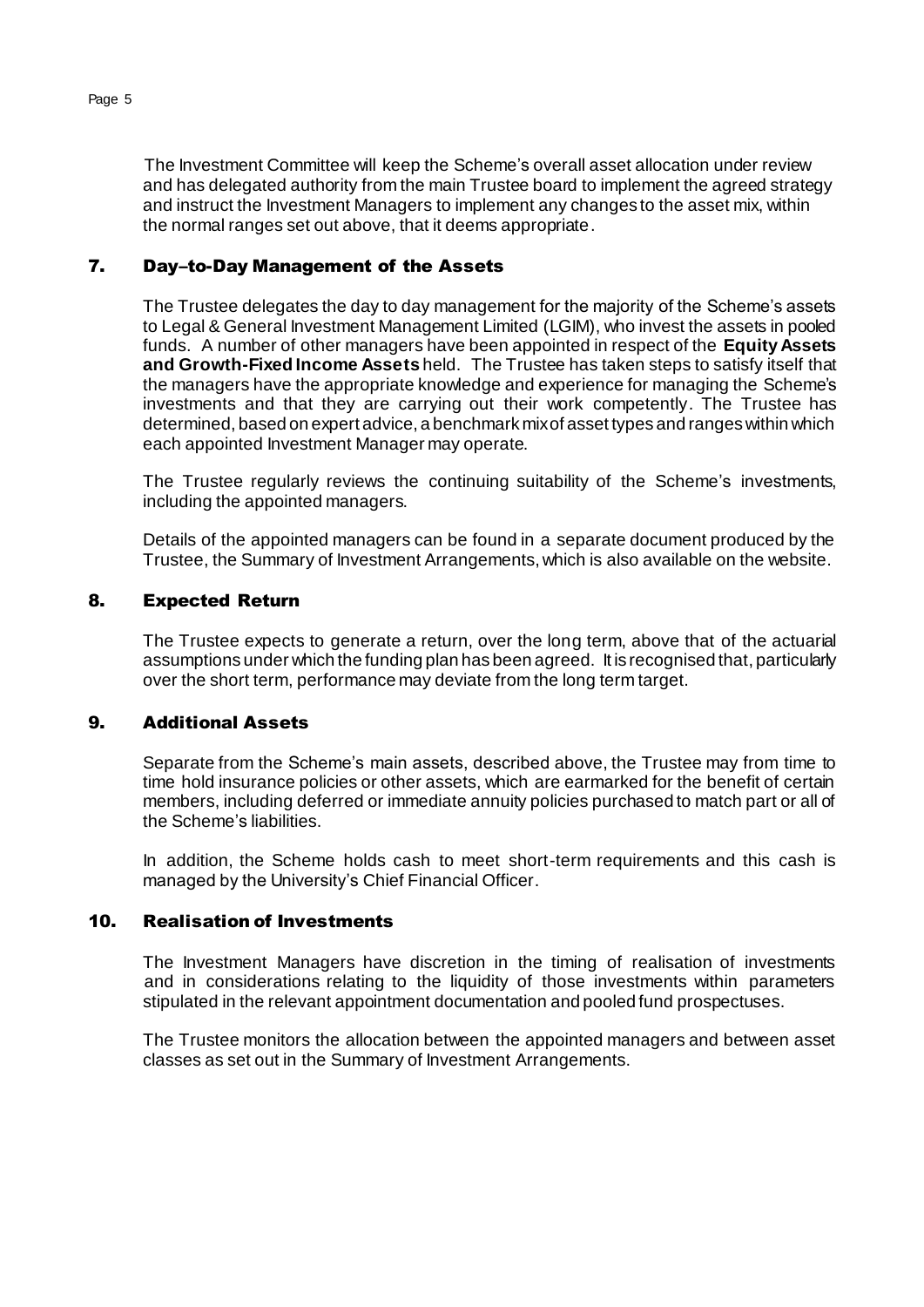# 11. ESG, Stewardship and Climate Change

The Trustee believes that good stewardship and environmental, social and governance (ESG) issues may have a material impact on investment risk and return outcomes, and that good stewardship can create and preserve value for companies and markets as a whole.

The Trustee also considers that long-term sustainability issues, including climate change, present risks and opportunities that increasingly require explicit considerations. The Trustee has taken into account the expected time horizon of the Scheme when considering how to integrate these issues into the investment decision making process. For this reason the Trustee has appointed a mix of Investment Managers that include a strong focus in these areas, including sustainably focused Investment Managers.

The Investment Managers provide the Trustee with regular reports covering ESG issues, and Equity managers who are FCA registered are expected to report on their adherence to the UK Stewardship Code on an annual basis.

Due to the use of pooled investment vehicles, the Trustee accepts that the Investment Managers have full discretion when evaluating ESG issues and in exercising rights and stewardship obligations attached to the Scheme's investments. However, the Trustee regularly monitors and challenges how the Investment Managers integrate ESG issues within their investment processes and uses the ESG ratings of its Investment Consultant as part of overall Investment Manager monitoring and review. In addition, the Trustee also carries out an annual formal review, with the assistance of its Investment Consultant, of how the appointed Investment Managers integrate ESG issues into their investment processes to assess the effectiveness of the applied approaches.

The Trustee wishes to encourage best practice in terms of activism. The Investment Managers are therefore encouraged to discharge their responsibilities in respect of investee companies in accordance with the Statement of Principles drawn up by the Institutional Shareholders' Committee.

The Trustee accepts that by using pooled investment vehicles for its quoted equity investments, the day-to-day application of voting rights will be carried out by the Scheme's Investment Managers. The Trustee has reviewed the voting policies of their Investment Managers and is comfortable that the Investment Managers will exercise their voting rights with a view to promoting strong corporate governance. The Trustee monitors voting activity to verify that the managers are actively voting in investee companies and engaging with management to encourage strong corporate governance and responsible business behaviour.

The Trustee has not set any investment restrictions on the appointed Investment Managers in relation to particular products or activities, but may consider this in future.

The Trustee does not explicitly consult members when making investment decisions but the Trustee regularly updates members via newsletters and by making a copy of the Statement of Investment Principles and other documentation available on the Scheme website and members have a variety of methods to make their views known to the Trustee. This position is reviewed periodically.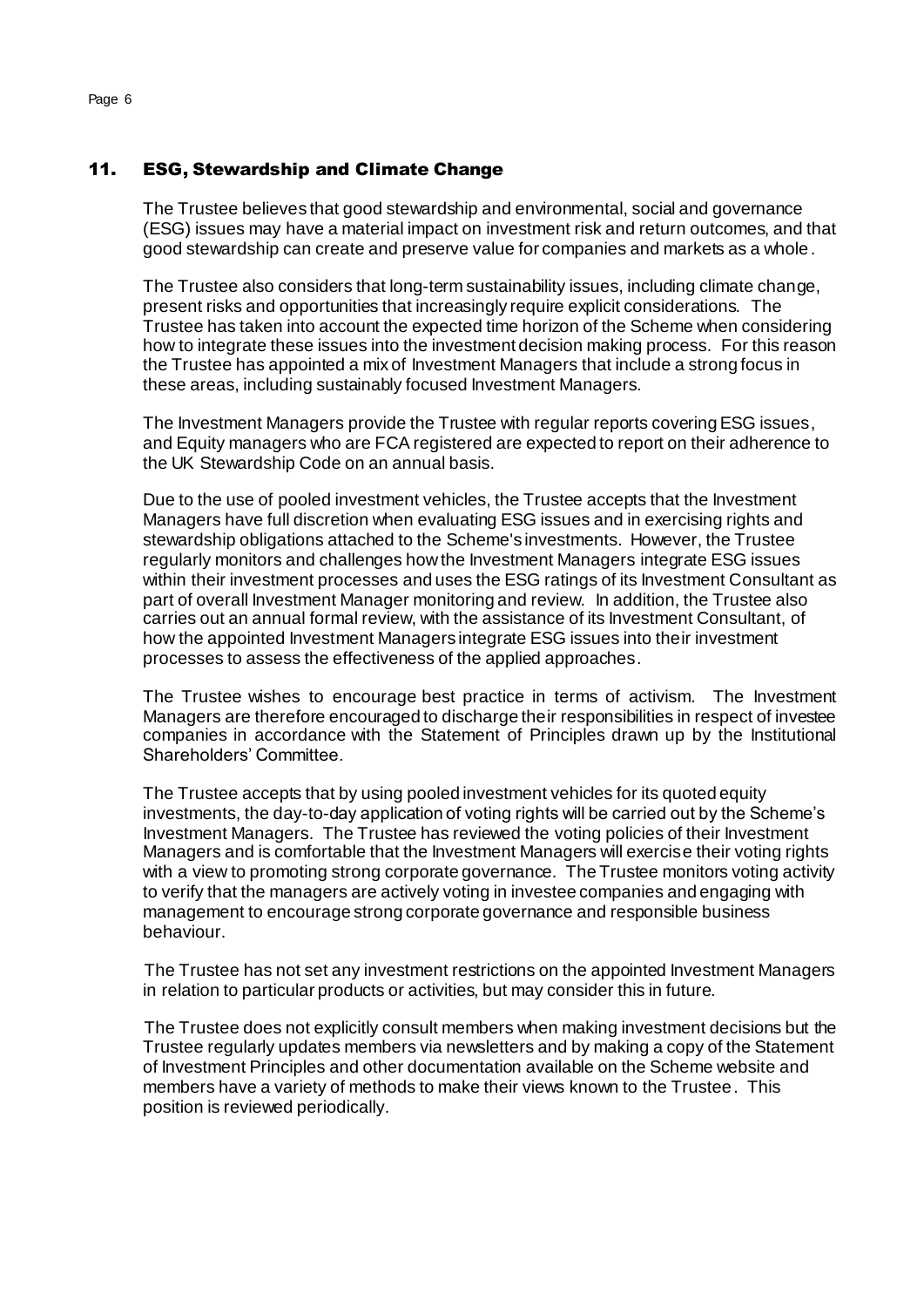## 12. Manager Arrangement Policies

### **12.1 How the arrangements with the investment managers incentivise the managers to align their investment strategy and decisions with the Trustee's policies**

Investment managers are appointed based on their capabilities and, therefore, their perceived likelihood of achieving the expected return and risk characteristics required for the asset class they are selected to manage. As part of this, to maintain alignment of the investment manager's investment strategy and decisions with the Trustee's own policies, the Trustee undertakes due diligence ahead of investing, and on an ongoing basis, to ensure it is aware of the:

- underlying assets held and how they will allocate between them;
- risks associated with the underlying mix of assets and the steps the investment manager takes to mitigate them;
- expected return targeted by the investment managers and details around realisation of the investment; and
- impact of financial and non-financial factors, including but not limited to ESG factors and climate change, on the investment over the long term.

Should an investment manager make changes to any of these or other relevant factors, the Trustee will assess their impact against its own policies and (where no longer aligned) consider what action to take to ensure alignment. If the Trustee's monitoring process reveals that an investment manager's investment strategy is not aligned with the Trustee's policies, the Trustee will engage with the investment manager to discuss how alignment may be improved. If, following engagement with the investment manager, it is the view of the Trustee that the degree of alignment remains unsatisfactory, the arrangements with the investment manager will be reviewed and may be terminated.

The Trustee will look to its investment adviser, where appropriate, for its forward-looking assessment of the investment managers' ability to outperform over a full market cycle. The investment adviser's views assist the Trustee in its ongoing monitoring of the investment managers.

The Trustee selects the Scheme's investment managers with an expectation of a long-term appointment, although the legal terms of the contracts may provide for different durations according to asset class.

The Trustee invests in pooled investment vehicles and therefore accepts that it has no ability to specify the risk profile and return targets of the investment managers, but believes that appropriate mandates can be selected (and be subject to ongoing review) to align with the Trustee's overall investment strategy. The Trustee relies on its investment advisor's due diligence and quarterly monitoring to assess whether each mandate's risk profile and return targets are aligned with the Trustee's overall investment strategy. If, following ongoing monitoring of a mandate, it is the view of the Trustee that the mandate no longer aligns with the overall investment strategy the Trustee will look to its investment advisor to advise on the review, and possible replacement of the investment manager.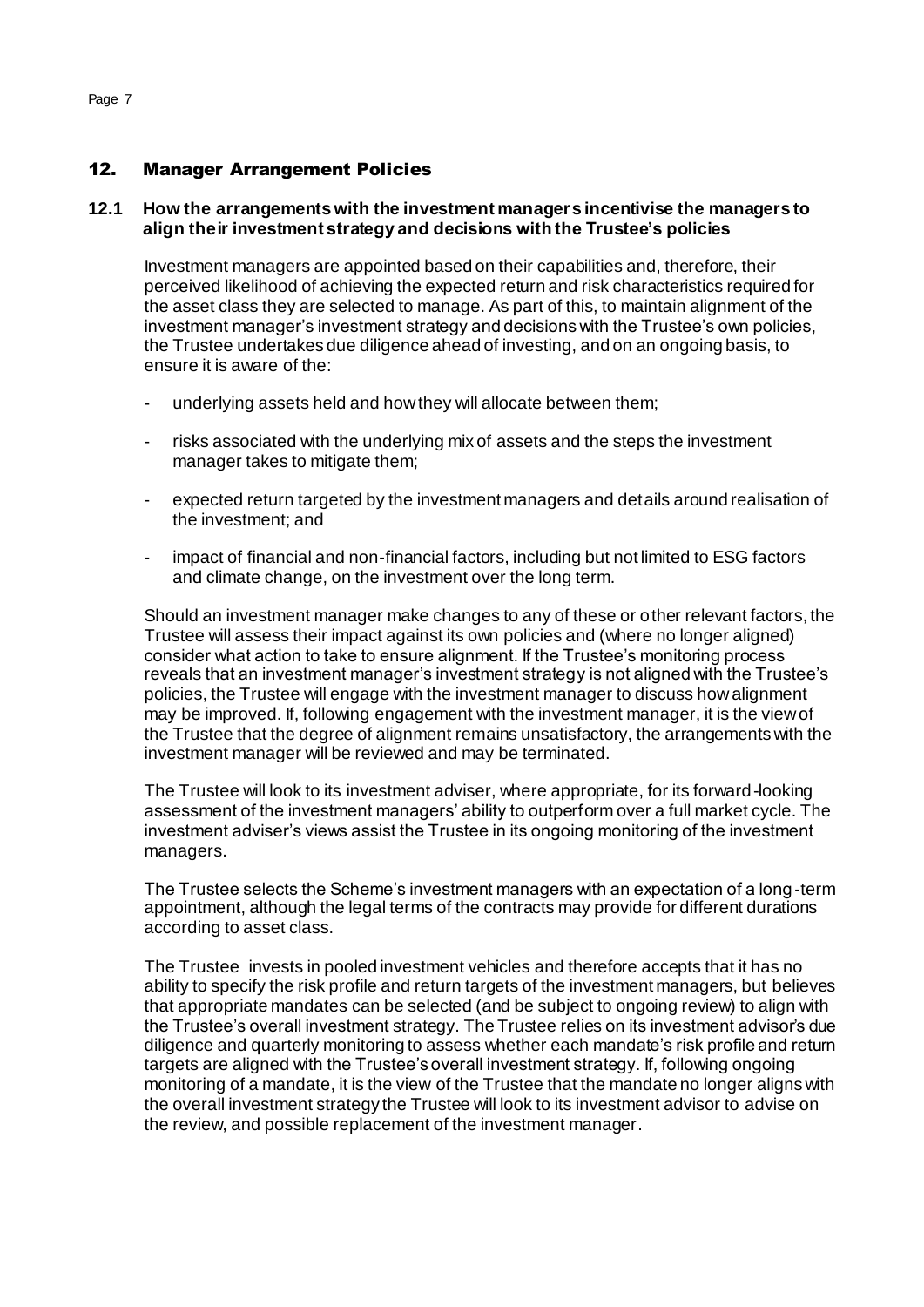#### **12.2 How the arrangements incentivise the manager to make decisions based on assessments of medium to long-term performance of an issuer and to engage with the issuer of debt or equity in order to improve their performance in the medium to long-term**

As noted above, the Trustee appoints investment managers with an expectation of a longterm partnership. The focus of performance assessments is on longer-term outcomes so the Trustee would not ordinarily expect to terminate a manager's appointment based purely on short-term performance.

The Trustee meets with each investment manager as deemed appropriate, to discuss performance and other investment related matters (including integration of ESG and climate change into the investment process and voting and engagement activities). As part of this, the Trustee will challenge decisions that appear out of line with the Scheme's stated objectives and/or policies.

The Trustee monitors the extent to which its pooled investment managers:

- make decisions based on assessments about medium to long-term performance of an issuer of debt or equity; and
- engage with issuers of debt or equity in order to improve their performance in the medium to long-term.

In each case this is done to the extent to which it is appropriate and proportionate to do so.

To assist with the processes outlined above, the Trustee considers its investment adviser's assessment of how each investment manager embeds ESG considerations into its investment process and explores how it aligns with its responsible investment policy. Specifically, the Trustee recognises that the equity portfolios managed by Stewart Investors and Impax Asset Management, which are sustainability mandates, will tend to hold stocks with the expectation of holding them on a long-term basis; and the approach to investing in corporate bonds within the matching assets is consistent with maintaining long term positions.

Each investment manager is aware that its ongoing appointment is based on its success in delivering the mandate for which it is appointed over the long term, and remunerated as agreed. Consistent periods of underperformance could lead to arrangements being altered or the appointment of the investment manager being terminated.

### **12.3 How the method (and time horizon) of the evaluation of the manager's performance and the remuneration for asset management are in line with the policy of the Trustee**

The Trustee receives reports on investment manager performance on a quarterly basis, which present performance information over a range of time periods. The Trustee reviews absolute performance, relative performance against a suitable index used as a benchmark, where relevant, and performance against the manager's stated target (over various time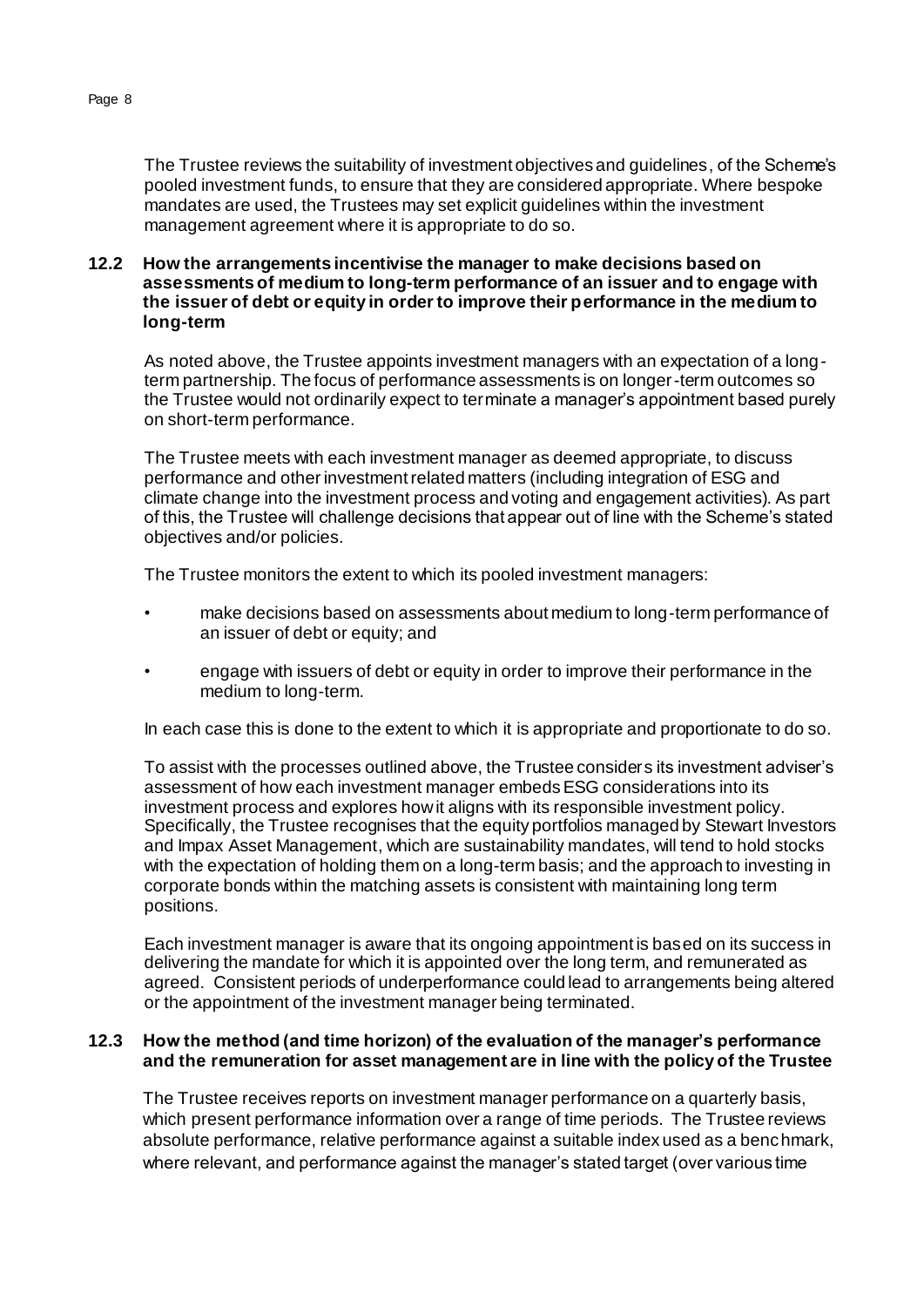periods), on a net of fees basis. The Trustee's focus is primarily on long-term performance but short-term performance is also reviewed.

The investment managers levy fees based on a percentage of the value of the assets under management. In addition, some of the Investment Managers also levy a performancerelated fee element.

# **12.4 How the Trustee monitors portfolio turnover costs and how they define and monitor it**

The Trustee will monitor portfolio turnover costs as part of its ongoing monitoring of the investment managers.

The Trustee will engage with a manager if portfolio turnover is higher than expected. This may be assessed by comparing portfolio turnover across the same asset class on a yearon-year basis, or relative to the manager's expected portfolio turnover range in the investment guidelines or prospectus.

# **12.5 Duration of arrangement with Managers**

As the Trustee is a long-term investor, it appoints investment managers with an expectation of a long-term partnership. The focus of performance assessments is on longer-term outcomes so the Trustee would not ordinarily expect to terminate a manager's appointment based purely on short-term performance. The legal terms will vary from manager to manager.

Where the Scheme invests with a manager, the Trustee expects to retain the manager unless:

- There is a strategic change to the overall strategy that no longer requires exposure to that asset class or manager;
- The manager appointed has been reviewed and the Trustee has decided to terminate the mandate.

For investment in a closed-ended vehicle with an investment manager, the Scheme is invested for the lifetime of the strategy (which is disclosed to the Trustee at point of investment).

# 13. Compliance with this Statement

The Trustee monitors compliance with this Statement annually. The Investment Managers will notify the Trustee promptly of any breach of its investment management responsibilities as set out in their respective investment management agreements and in the Statement. The Trustee shall provide the Investment Managers with the Statement from time to time to enable them to seek to discharge their responsibilities pursuant to Sections 35 and 36 of the Act.

### **14.** Review of this Statement

The Trustee will review this Statement at least once every three years and without delay after any significant change in investment policy. Any change to this Statement will only be made